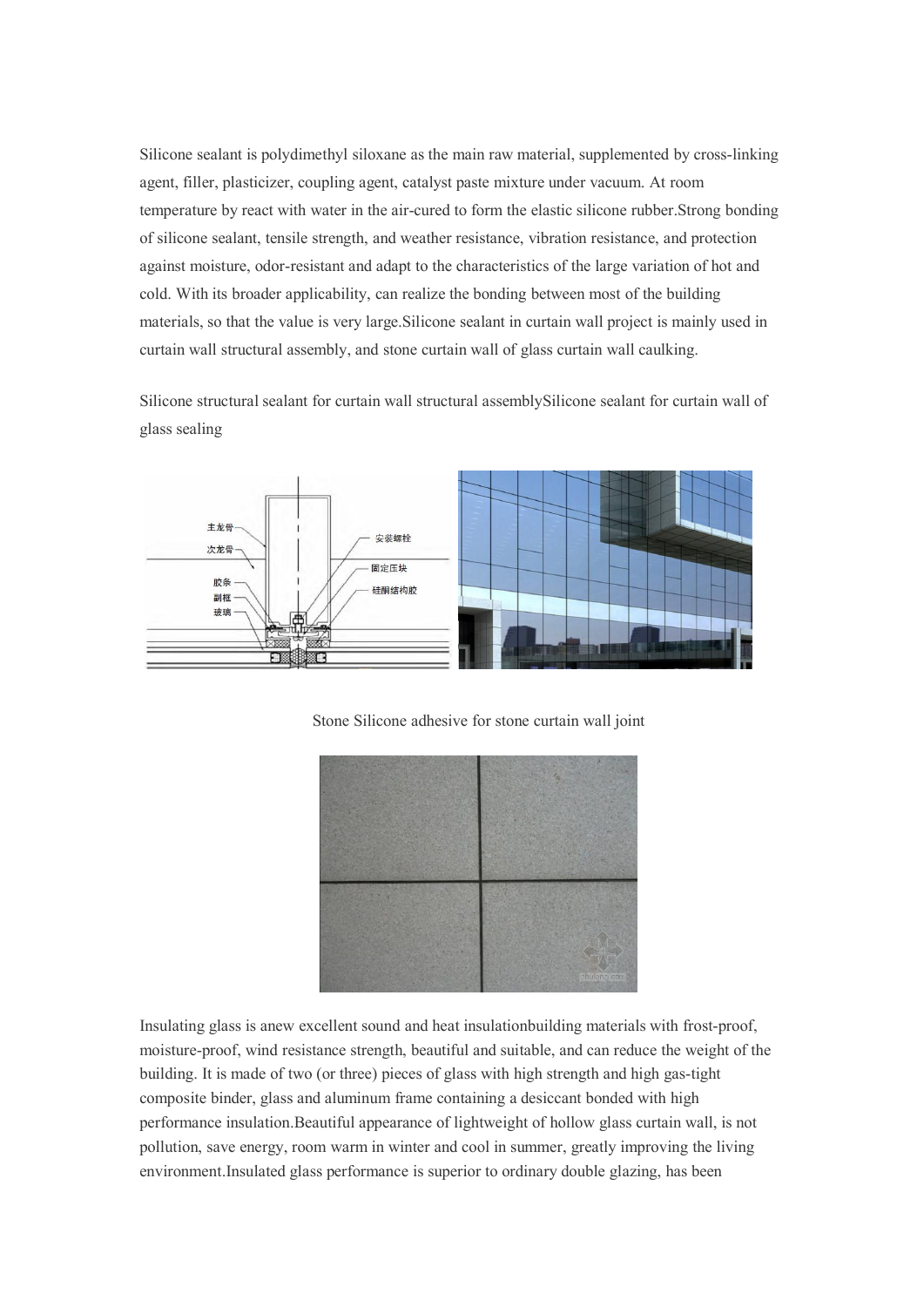recognized by countries around the world, consumption is also growing, correspond to the two-component silicone sealant and demand for more and more.



The main role of hot melt butyl rubber in insulating glass is to prevent water or inert gases in and out of the glass cavity, and provides a certain degree of shear strength and bond strength.

Two-component silicone insulating adhesive for hollow glass two seals, products with high strength, high adhesion and excellent resistance to weathering, resistance to high and low temperature performance, resistance to ozone, UV and water resistant joint movement capability, fast curing, pollution-free, products of excellent performance.

Two-component silicone insulating adhesive for hollow glass two seals



Two seals can also use polysulfide rubber, JS-998 two-component of polysulfide sealant for insulating glass is a solvent-free, two-component, room temperature curing sealants.

JS-998 on glass, aluminum, galvanized steel material has excellent bonding properties. For online